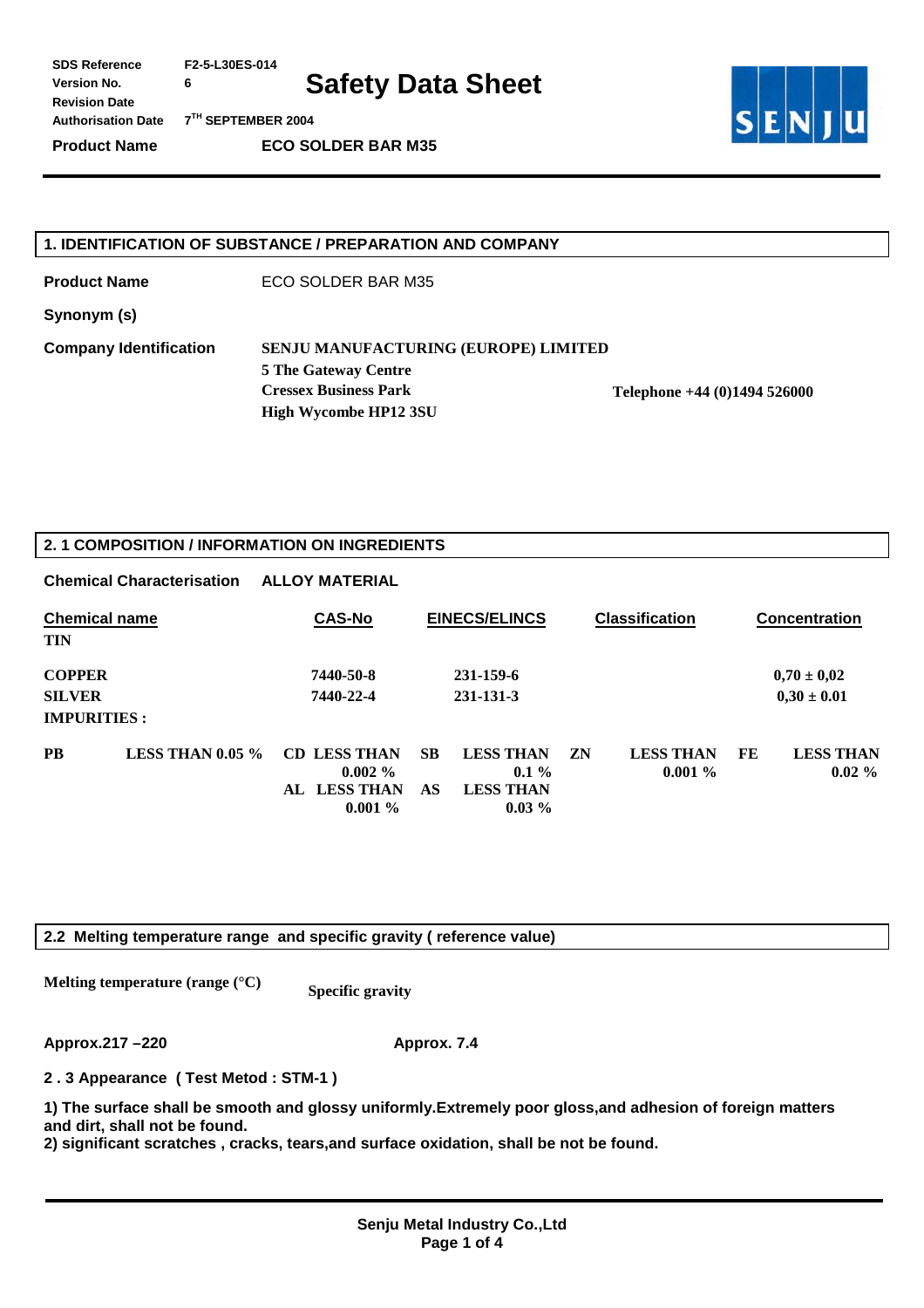**SDS Reference F2-5-L30ES-014 Version No. 6** 

**Safety Data Sheet** 

**Authorisation Date 7TH SEPTEMBER 2004** 

**Revision Date** 

**Product Name ECO SOLDER BAR M35** 



## **2 . 4 Dimension ( mm ) and unit mass**

|                                 | <b>Continuons casting</b> | <b>Extruding</b> | <b>Manual casting</b> |  |
|---------------------------------|---------------------------|------------------|-----------------------|--|
| <b>Thickness</b>                | Approx.7                  | Approx. 11       |                       |  |
| Width<br>Approx. 20             |                           |                  | Approx. 18            |  |
| Length                          | Approx. 450               | Approx. 350      |                       |  |
| $500 \pm 20$<br>Unit Mass $(g)$ |                           |                  | Approx. 400           |  |

## **3 . Inspection Report**

**A) Inspection report shall be carried out on each production lot about following item 1 and the Inspection Report in which result is mentioned shall be attached at the time of delivery , when requested by your company .** 

## **4 . Packaging / Marking**

**4 . 1 Packaging** 

 **Individual packaging : Nil** 

 **Packaging : Carton box** 

 **Net mass : 20 KG** 

- **4 . 2 Marking**
- **4.2.1 Imprinting SMIC ECO M35**

# **4 . 2 . 2 Carton Box**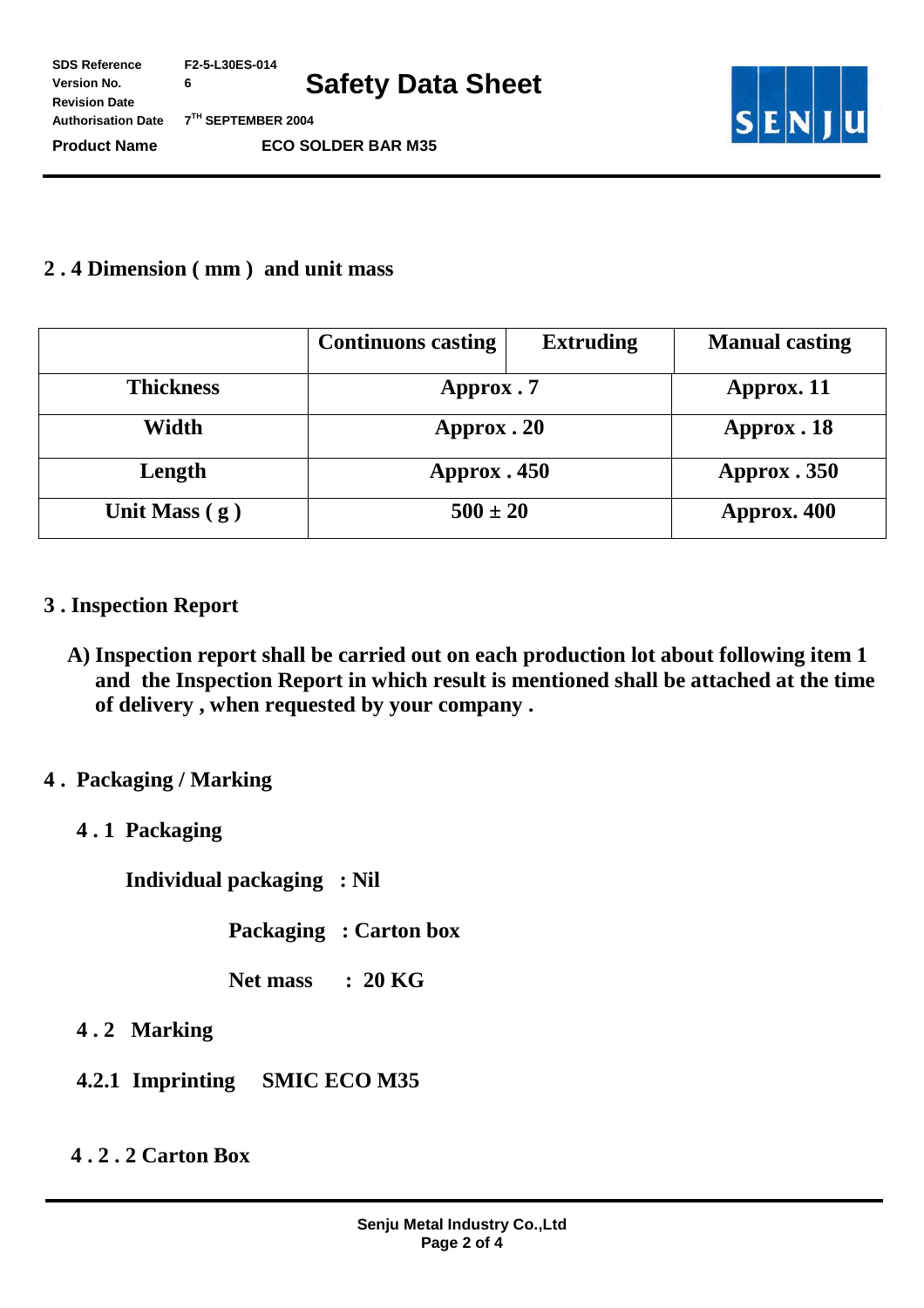**SDS Reference F2-5-L30ES-014 Version No. 6 Revision Date** 

**Authorisation Date 7TH SEPTEMBER 2004** 



 **The following items shall be indicated on the carton label or printing.** 

| 1° Product Name         | $7^\circ$ Validity                 |
|-------------------------|------------------------------------|
| $2^{\circ}$ Composition | 8° Patent, No.                     |
| $3^\circ$ Size          | 9° Product code of our company     |
| $4^\circ$ Lot No.       | 10° Manufacturer's name            |
| 5° Manufacturing date   | $11^{\circ}$ Manufacturing country |
| 6° Net mass             | $12^{\circ}$ Precaution            |

**5.Guarantee period** 

**The guarantee period of this product shall be four years from the manufacturing date.** 

- **6 . Precaution for safety Stated in the separate documents , ( Instruction Manual ) and ( Material Safety**  Data Sheet ).
- **7 . Regulations Stated in the separate documents , ( Instruction Manual ) and ( Material Safety Data Sheet ).**
- **8 . Precaution in handling, storing, and disposing Stated in the separate documents , ( Instruction Manual ) and ( Material Safety Data Sheet ).**
- **9 . Others** 
	- **1° We cannot guarantee the result of use nonconforming to or unspecified in this application.**
	- **2° You are requested not to divulge to any company or publicise any matter related to this specification.**